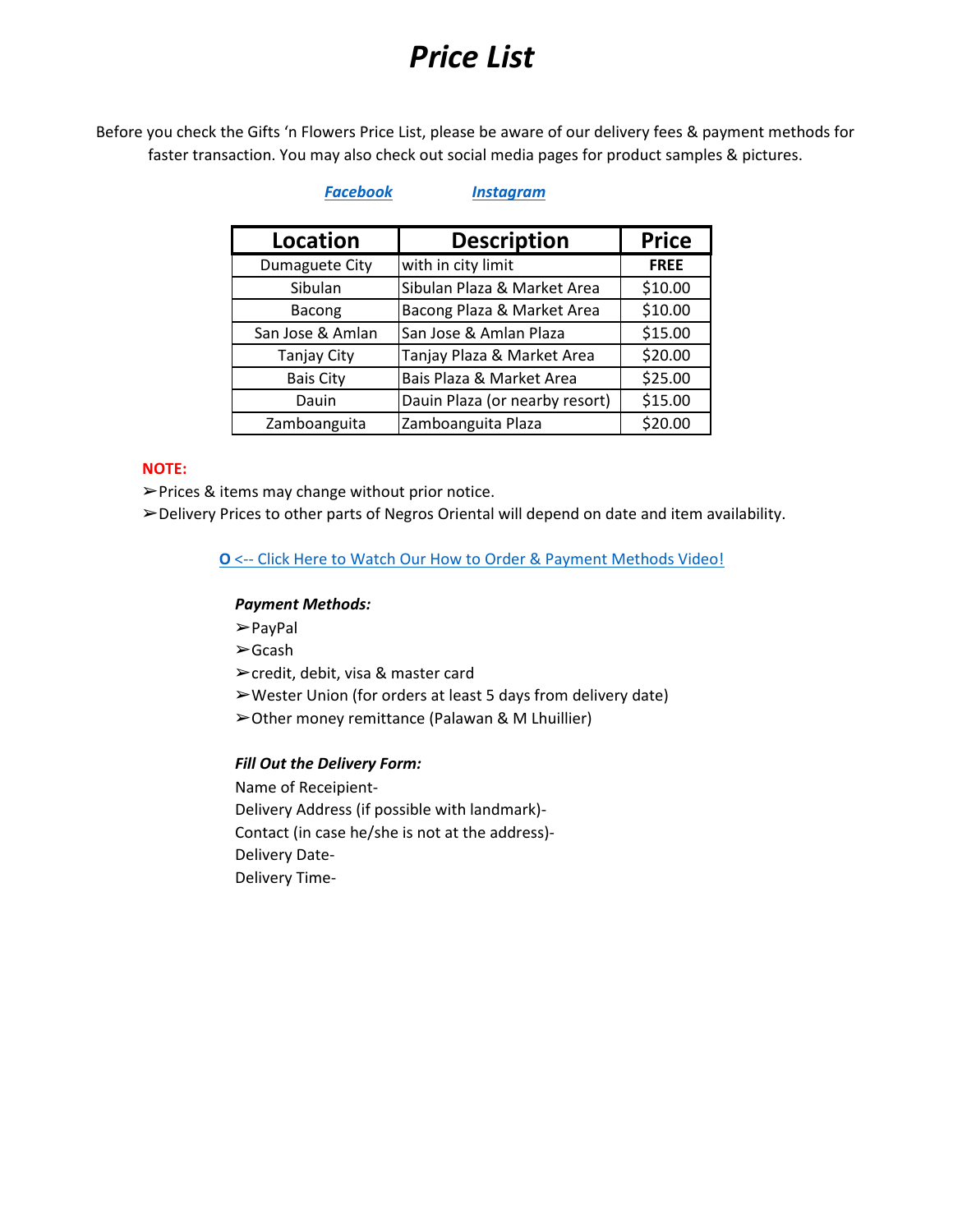# *Price List*

# **Single Items**

|                  | <b>Item</b>                     | <b>Description</b>                         | <b>Sales Price</b>  |
|------------------|---------------------------------|--------------------------------------------|---------------------|
| <b>RED ROSE</b>  | Single Romace                   | 1 Red Rose                                 | \$25.00             |
|                  | <b>Red Romance</b>              | 1 Dozen Red Roses                          | \$50.00             |
|                  | Double Red Romance              | 2 Dozen Red Roses                          | \$75.00             |
|                  | <b>Overflowing Red Romance</b>  | 3 Dozen Red Roses                          | \$95.00             |
|                  | <b>Pink Romance</b>             | 1 Pink Rose                                | \$26.00             |
| PINK ROSE        | <b>Sweet Pink Romance</b>       | 1 Dozen Pink Roses                         | \$59.00             |
|                  | <b>Sweeter Pink Romance</b>     | 2 Dozen Pink Roses                         | \$85.00             |
|                  | <b>Sweetest Pink Romance</b>    | 3 Dozen Pink Roses                         | \$99.00             |
|                  | Pure Love                       | 1 White Rose                               | \$26.00             |
| WHITE ROSE       | Pure Romance                    | 1 Dozen White Roses                        | \$59.00             |
|                  | <b>Innocent Romance</b>         | 2 Dozen White Roses                        | \$85.00             |
|                  | Divine Romance                  | 3 Dozen White Roses                        | \$99.00             |
|                  | Sunflower                       | 1 Sunflower                                | \$25.00             |
| <b>SUNFLOWER</b> | <b>Triple Sunflower</b>         | 3 Sunflower                                | \$45.00             |
|                  | Sunny Romance                   | 1 Sunflower & 1 Dozen Red Roses            | \$55.00             |
|                  | <b>Bright Side</b>              | 3 Sunflowers & Assorted Mums               | \$50.00             |
|                  | <b>Summer Fling</b>             | <b>Assorted Mums</b>                       | \$45.00             |
|                  | Small Friendship                | Pink Laceleaf & Yellow Flowers             | \$35.00             |
|                  | <b>Big Friendship</b>           | Pink Laceleaf & Yellow Flowers             | \$49.00             |
|                  | <b>Small Florist Choice</b>     | Freshest Flowers in Special Wrapper        | \$40.00             |
| <b>SPECIALS</b>  | <b>Grand Florist Choice</b>     | Freshest Flowers in Special Wrapper        | \$55.00             |
|                  | Get Well!                       | Assorted Flowers in a Basket               | \$45.00             |
|                  | Christmas Vibe                  | Christmas tree like basket                 | \$79.00             |
|                  | <b>Baby Bear</b>                | Small Teddy Bear (10-15cm)                 | \$18.50             |
| <b>BEAR</b>      | Mama Bear                       | Medium Teddy Bear (15-20cm)                | \$25.00             |
|                  | Papa Bear                       | Big Teddy Bear (30-40cm)                   | \$30.00             |
|                  | 1516 Bites                      | Small Chocolate (Ferrero)                  | \$20.00             |
|                  | 2425 Bites                      | <b>Big Chocolate (Ferrero)</b>             | \$40.00             |
| <b>OCO</b>       | Chocolate Basket                | <b>Assorted Local Chocolate</b>            | \$35.00             |
| 공                | Ferrero Rocher Bouquet          | 24 Ferrero Rocher Bouquet                  | \$45.00             |
|                  | <b>Deluxe Chocolate Bouquet</b> | Assorted Local Chocolate Bouquet           | \$55.00             |
| WINE             | <b>Imported Wine</b>            | Choice of Red or White                     | <b>Price Varies</b> |
|                  | Local Wine                      | Choice of Red or White                     | \$20.00             |
|                  | Classic Mocha Roll              | Classic Mocha Roll                         | \$20.00             |
|                  | <b>Black Forest Roll</b>        | <b>Black Forest Roll</b>                   | \$22.00             |
| CAKES & ROLLS    | <b>Tiramisu Cake</b>            | Tiramisu Cake                              | \$40.00             |
|                  | Mocha Crunch Cake               | Mocha Crunch (free dedication)             | \$40.00             |
|                  | <b>Black Forest Cake</b>        | <b>Black Forest Cake (free dedication)</b> | \$45.00             |
|                  | Cookie Monster                  | Cookie Monster (free dedication)           | \$45.00             |
|                  | Round Greeting Cake             | Chiffon Cake (free dedication)             | \$48.00             |
|                  | <b>Rectangle Greeting Cake</b>  | Chiffon Cake (free dedication)             | \$48.00             |